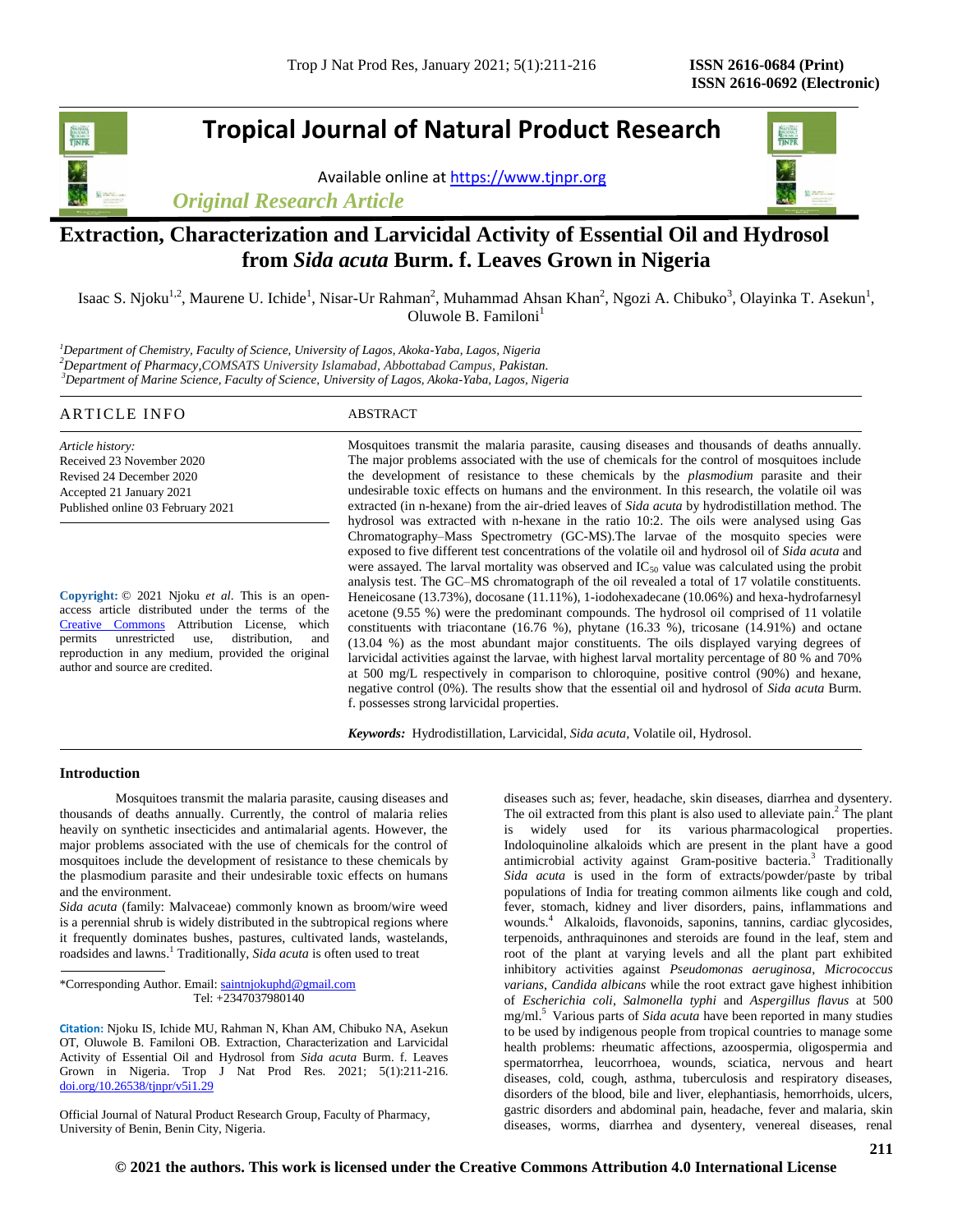inflammation, toothache and snake bites.<sup>6</sup> The antiplasmodial and safety profile of alkaloid, flavonoid and phenol extracts of *Sida acuta* (300 and 600 mg/kgbw) on hepatic and renal integrity of rats produced parasitaemia suppression of 50.83%, 33.50% and 64.64%, respectively. The integrity of hepatocytes and renal cells increased with increase extract concentrations and no degenerative changes were observed in all treatment groups.<sup>7</sup> In another research the antiplasmodial effect of extracts of crude ethanol and alkaloid of *Sida acuta* leaf investigated in *Plasmodium berghei* infected mice showed a reduction on the fourth day of treatment of the Plasmodium parasite level for the crude ethanol extract and extracted crude alkaloids to 18.0 and 5.0 parasite per field respectively compared to chloroquine (8.2 parasite level per field). The control untreated group showed increased parasitemia level of 110 parasites per field within the same duration.<sup>8</sup> Several reports abound in literature on the biological potencies and uses of crude extracts and isolated constituents of sida acuta, but there are no reports on the uses of the volatile oils of the same plant. It is on this premise that this research is focused on the search for natural volatile oil-based control agent for malaria, which pose no (or reduced) risks to humans and other organisms.

#### **Materials and Methods**

#### *Plant material*

*Sida acuta* were collected in July, 2019 from Ijobo area of Ikorodu, Lagos State, Nigeria. The botanical identification and authentication was done at the Herbarium of the Department of Botany, University of Lagos, Nigeria and voucher specimen was deposited for future reference with voucher number LUTH7958. The fresh leaves were air-dried to a constant weight for a period of one week and pulverized using a mechanical grinder, Micron Glacis GC fine grinding mill prior to extraction.

#### *Extraction of volatile oil*

Essential oil from air-dried leaves of *S. acuta* was extracted by hydrodistillation using the modified Clevenger-type apparatus. The extraction was carried out by loading 400 g of *S. acuta* leaves in 1 litre of water in the round bottomed compartment of the hydrodistillation setup and heating for 4 hours at a temperature of about  $70^{\circ}$ C. The oil was dried over anhydrous sodium sulfate and stored in a sealed vial prior to analysis<sup>9</sup>.

#### *Extraction of hydrosol*

The hydrosol which was the floral water left in the round bottomed flask was extracted with n-hexane. This was done to isolate any volatile oil still present in it. To every 10 mL of the hydrosol measured into a separatory funnel, 2 mL of n-hexane was added, shaken and the nhexane fraction dried over anhydrous sodium sulphate (Sigma-Aldrich, USA) and stored in a refrigerator prior to analysis.

#### *GC-MS analyses of volatile oil and hydrosol oil*

The chemical composition of the essential oil and hydrosol oil extracted from *S. acuta* leaves were determined using gas chromatography-mass spectrometry (GC-MS).<sup>10,11</sup> GC/MS analyses was performed on a Perkin Elmer Turbo mass Clarus 600 Instrument at 70 eV ionization energy with a mass range of 40–500 amu, employing an Elite-5 column (5% phenyl and 95% dimethylpolysiloxane) of 30 m length, 0.25 mm internal diameter and 0.25 μm film thickness (PerkinElmer, USA). Helium was used as a carrier gas at a flow rate of 1 mL/min. The initial temperature was  $60^{\circ}$ C (1 min), this was increased to 240 $^{\circ}$ C at the rate of 6 $^{\circ}$ C/min, and remained at 240°C for 6 min, and then continued to increase to 250°C at the rate of 10 °C/min, with a final stage of 10 min at 250°C. The oven temperature was programmed from 50°C to 250°C at a 5°C/min dynamic rate, and remained for 15 min at 250 °C. Each sample

(0.1 uL diluted in n-hexane in the ratio 4:1) was injected with a splitless mode.

#### *Identification of constituents present in volatile oil and hydrosol*

Identification of components in the volatile oil and hydrosol oil was based on the comparison of their mass spectra and retention time with those in literature and by computer matching with NIST 2020 and WILEY libraries as well as by comparison of the fragmentation patterns of the mass spectral data with those reported in the literature.<sup>12,13</sup> Relative percentage amounts of the volatile oil components were evaluated from the total peak area (TIC) by apparatus software. Average values of three replicates along with their standard deviation values are presented and discussed.

#### *Larvicidal activity*

#### *Test Organism*

The larvae of *Anopheles stephensi* was obtained from different breeding sites including: gutters, open drains, domestic run-offs, abandoned ponds, discarded tanks, tyres and plastics. The larvae was collected with the aid of plastic dippers and stored in the Vector Control Laboratory, Department of Zoology, University of Lagos, Nigeria.

#### *Larvicidal bioassay*

Twenty (20) larvae each of the mosquito specie were exposed to five different test concentrations (50, 100, 200, 300 and 500 mg/L in nhexane) of the essential oil and hydrosol of *Sida acuta* each and were assayed. All trials were conducted at ambient temperatures that ranged between  $23^{\circ}$ C-27<sup>o</sup>C. The larval mortality was observed after (10, 15, 20, 30, 60) minutes of exposure respectively. Hexane and chloroquine were used as negative and positive controls respectively

#### *Statistical analysis*

The average values of three replicate percentage compositions of the oils were calculated and presented. The  $IC_{50}$  value was calculated using the u SAS Proc Probit analysis test $^{14,15}$ .

#### **Results and Discussion**

The volatile oil of *Sida acuta* leaves and its hydrosol oil were yellow and pale -coloured with camphoraceous aroma and percentage yield of 0.80% and 0.20 % respectively, an indication that the leaves is richer in oil than hydrosol. GC-MS analysis of the essential oil and hydrosol oil of *Sida acuta* revealed a total of 17 and 11 volatile constituents accounting for 99.99 % and 100 % of the total oil of the essential oil and hydrosol respectively as shown in (Table 1). This indicates that the essential oil of *S. acuta* had more chemical constituents than its hydrosol. The constituents of the essential oil and its hydrosol were made up of mostly hydrocarbons and their derivatives. The predominant compounds present in the volatile oil were heneicosane  $(13.73%)$ , docosane  $(11.11%)$ , 1iodohexadecane (10.06%) and hexahydrolfarnesyl acetone (9.55 %), while the hydrosol oil had triacontane (16.76%), phytane (16.33 %), tricosane (14.91%) and octacosane (13.04%). This could be attributed to the fact that most of the volatile constituents of the oil may have been extracted during the hydrodistillation process. The present study revealed that the essential oil of *Sida acuta* had leaves more chemical compounds than its hydrosol. Two chemical components; tricosane and 1 iodohexadecane were present in both the essential oil and hydrosol, though in slightly varying quantities while the two oils showed a marked difference in their chemical composition as some constituents were either present in one method and absent in the other. Several authors have reported different volatile constituents of essential oils obtained from different plant species which are in agreement with the volatile constituents obtained in this study. The essential oil of *Thaumatococcus danielli* was reported to contain predominantly long chain saturated hydrocarbons and its derivatives;<sup>16</sup> this is similar to the essential oil and hydrosol constituents revealed in this study. Long-chain alkanes are toxic to the insects<sup>17</sup>. Eicosene, heneicosane and tetracosane which were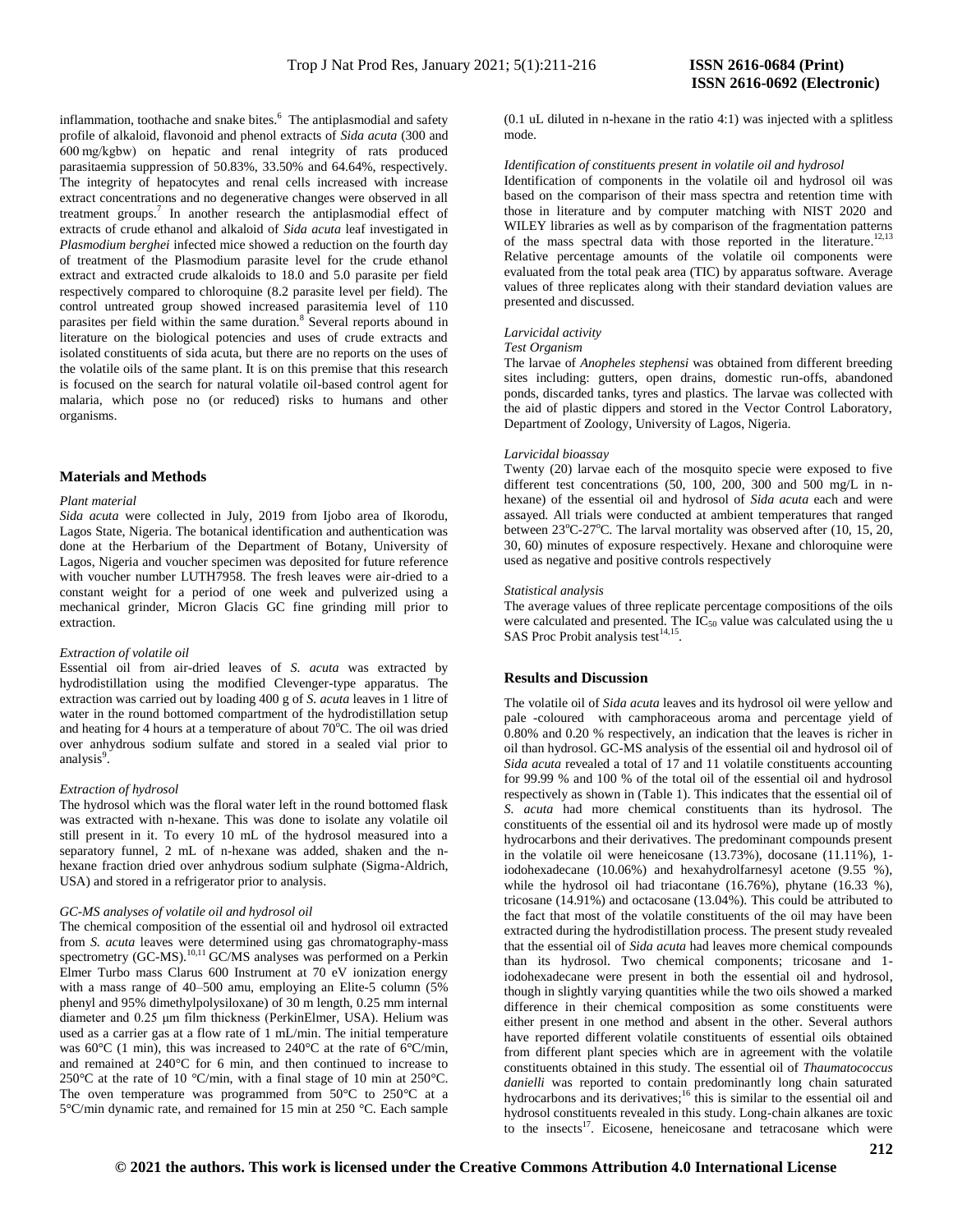# **ISSN 2616-0692 (Electronic)**

present in the oil from this study were also the major constituents in the essential oil of *Azadirachta indica* leaves<sup>18</sup>. Thymol, phytol, hexahydrofarnesyl acetone and docosane which were detected in the essential oil of *S. acuta* from this study were among the 119 compounds listed as sources of anti-insect properties from the 10 *Eucalyptus* species analyzed in Tunisia<sup>19</sup>. The insecticidal properties of hydrocarbons of the aliphatic series from methane to hexacosane have been studied. It was established that the insecticidal activity of the hydrocarbons increases with an increase in their molecular weight<sup>20</sup>. The volatile oil and the hydrosol oil of *Sida acuta* leaves showed varying degree of larvicidal activities at different concentrations and time (Tables 2-5). The volatile oil showed a higher larval mortality rate at each concentration and time compared to its hydrosol oil. At 60 mins, 8, 11, 12, 15 and 16 mosquito larvae were killed by 50, 100, 200, 300 and 500 mg/L of the volatile oil respectively, while 5, 7, 8, 11 and 14 mosquito larvae were killed by 50, 100, 200, 300 and 500 mg/L of the hydrosol oil at the same respectively (Tables 2-3)

The volatile oil and hydrosol oil of *S.acuta* showed considerable *in vitro* cytotoxicity against *Anopheles stephensi* with LC<sub>50</sub> values 106.40 mg/L -80.00 % killing and 101.22 mg/L -70 % killing at 500.00 mg/L respectively (Tables 4 - 5). Comparatively, the essential oil showed higher larvicidal activity than the hydrosol of *Sida acuta*. At 60 mins,12, 12, 13, 17 and 18 mosquito larvae were killed by 50, 100, 200, 300 and 500 mg/L of the standard drug (chloroquine) respectively with  $LC_{50}$ value of 87.11 mg/L - 90.00 % killing, 10 % higher than that of the essential oil and 20 % higher than that of the hydrosol of *S. acuta*. The negative control (n-hexane) showed no larvicidal property. The larvicidal activity of the volatile oil and hydrosol oil of *Sida acuta* leaves, in a similar manner as the standard drug, were dose dependent. There are several reports on the larvicidal activity of different constituents of *sida acuta.* For instance, heneicosane is known as an insect pheromone and it is effective against the mosquito vector, *Aedes aegypti*.

**Table 1:** Chemical composition (%) of volatile oil and hydrosol oil from *Sida acuta* leaves

| Compounds <sup>a</sup>                  | RI <sub>b</sub> | <b>Essential oil</b><br>(%) | <b>Hydrosol</b><br>$(\%)$ | m/z values                       |
|-----------------------------------------|-----------------|-----------------------------|---------------------------|----------------------------------|
| Thymol                                  | 1262            | 4.40                        |                           | 150, 135, 128, 121, 115, 107, 91 |
| Cis-2-methyl-7-octadecene               | 1854            | 1.42                        |                           | 266, 235, 208, 125, 97, 69, 43   |
| Neophytadiene                           | 1774            | 6.54                        |                           | 278, 263, 193, 137, 68, 82, 57   |
| 1-Bromodocosane                         | 2504            | $\bar{a}$                   | 6.53                      | 388, 309, 211, 135, 97, 71, 57   |
| Hexahydrolfarnesyl acetone              | 1754            | 9.55                        |                           | 268, 250, 124, 109, 71, 58, 43   |
| Phytane                                 | 1753            |                             | 16.33                     | 282, 239, 197, 85, 71, 57, 43    |
| Phytol                                  | 2045            | 3.19                        |                           | 296, 278, 235, 123, 81, 71, 57   |
| Citronellyl propanoate                  | 1402            | 4.67                        |                           | 155, 138, 123, 109, 95, 81, 69   |
| 2-(octadecyloxy)Ethanol                 | 2328            | 7.69                        |                           | 311,296,283,111,97,71,57         |
| 1-Iodohexadecane                        | 2026            | 10.06                       | 5.46                      | 352, 225, 196, 169, 85, 71, 57   |
| Heneicosane                             | 2109            | 13.73                       | $\overline{\phantom{a}}$  | 296, 266, 239, 155, 99, 57, 43   |
| Tetracosane                             | 2407            | $\sim$                      | 2.69                      | 338, 309, 253, 85, 71, 57, 43    |
| Carbonic acid, eicosyl vinyl ester      | 2541            | 2.52                        |                           | 325, 280, 180, 125, 85, 71, 57   |
| Docosane                                | 2208            | 11.11                       | $\overline{a}$            | 310, 280, 239113, 71, 57, 43     |
| 2-Methyl hexacosane                     | 2641            | 3.02                        | $\overline{a}$            | 365, 337, 183, 113, 85, 71, 57   |
| Hexacosane                              | 2606            | $\overline{\phantom{a}}$    | 7.58                      | 366, 323, 239, 183, 113, 85, 57  |
| Tricosane                               | 2307            | 7.57                        | 14.91                     | 324, 294, 141, 85, 71, 578, 43   |
| Octacosane                              | 2804            |                             | 13.04                     | 394, 323, 225, 85, 71, 57, 43    |
| Nonacosane                              | 2904            |                             | 3.53                      | 408, 366, 337, 183, 141, 85, 71  |
| Hentriacontane                          | 3103            | 2.15                        | ÷,                        | 436, 394, 351, 280, 97, 71, 57   |
| Tritriacontane                          | 3301            | 5.81                        | $\overline{a}$            | 464, 434, 407, 239, 127, 71, 57  |
| Tritetracontane                         | 4295            | 4.02                        | $\overline{\phantom{a}}$  | 604, 518, 404, 322, 127, 71, 57  |
| 2,6,11-trimethyl Dodecane               | 1320            |                             | 6.20                      | 212, 196, 154, 85, 71, 57, 43    |
| 3-Eicosene, (E)                         | 2107            | 2.54                        |                           | 280, 252, 180, 97, 69, 57, 43    |
| Triacontane                             | 3003            |                             | 16.76                     | 422, 323, 253, 225, 197, 71, 57  |
| Nonahexacontanoic acid                  | 7236            |                             | 6.97                      | 334, 291, 253, 210, 71, 54, 44   |
| Total Percentage (%)<br>No of Compounds |                 | 99.99<br>17                 | 100<br>11                 |                                  |

a- Compounds are listed in order of elution from capillary column coated with Elite-5 column.

b- Retention Indices on fused capillary column coated with Elite-5 column.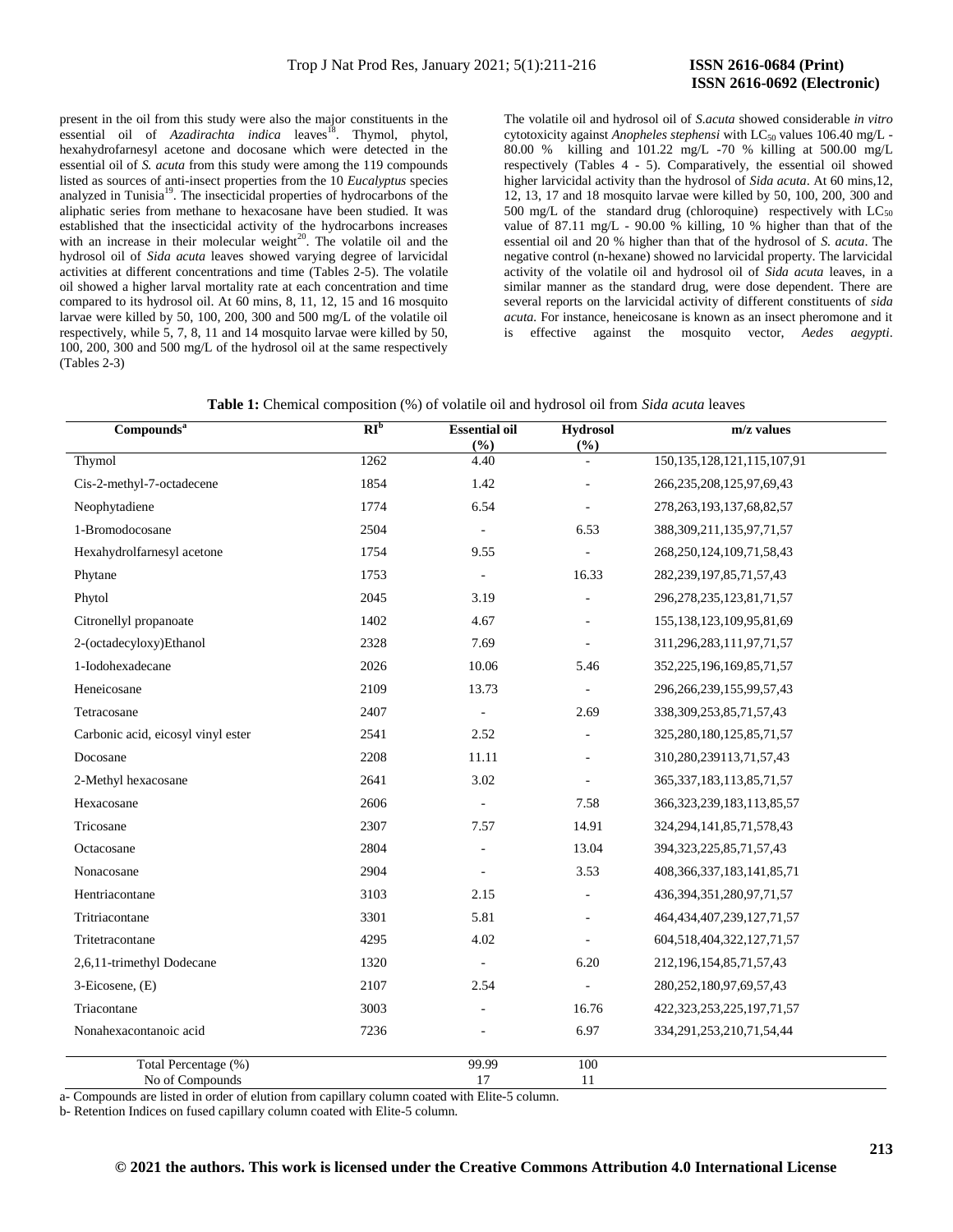## Trop J Nat Prod Res, January 2021; 5(1):211-216 **ISSN 2616-0684 (Print)**

|            | Concentration (mg/L) of the volatile oil of S. acuta |     |                        |     |     |    | Concentration (mg/L) of positive control |     |     |     |  |
|------------|------------------------------------------------------|-----|------------------------|-----|-----|----|------------------------------------------|-----|-----|-----|--|
| Time (min) | 50                                                   | 100 | 200                    | 300 | 500 | 50 | 100                                      | 200 | 300 | 500 |  |
| 10         | 1                                                    | 1   | 2                      | 3   | 6   | 2  | 3                                        | 5   | 5   | 6   |  |
| 15         |                                                      | 3   | $\overline{4}$         | 6   | 8   | 3  | 6                                        | 7   | 8   | 9   |  |
| 20         | 3                                                    | 6   | $\tau$                 | 10  | 11  | 6  | 9                                        | 10  | 11  | 13  |  |
| 30         | 5                                                    | 6   | 10                     | 13  | 14  | 9  | 10                                       | 11  | 14  | 14  |  |
| 60         | 8                                                    | 11  | 12<br>Number of deaths | 15  | 16  | 12 | 12<br>Number of deaths                   | 13  | 17  | 18  |  |

**Table 2:** Larvicidal activity of the volatile oil from *S. acuta* leaves on *A. stephensis* larvae in comparison with Positive control.

**Table 3:** Larvicidal activity of the hydrosol oil from *S. acuta* leaves on *A. stephensis* larvae in comparison with positive control

|            |              | Concentration (mg/L) of the hydrosol oil of S. acuta |                  |         |     | Concentration (mg/L) of positive control |                  |        |     |     |  |
|------------|--------------|------------------------------------------------------|------------------|---------|-----|------------------------------------------|------------------|--------|-----|-----|--|
| Time (min) | 50           | 100                                                  | 200              | 300     | 500 | 50                                       | 100              | 200    | 300 | 500 |  |
| 10         | $\mathbf{0}$ | $\boldsymbol{0}$                                     | 2                | 2       | 5   | $\overline{2}$                           | 3                | 5      | 5   | 6   |  |
| 15         | $\mathbf{0}$ | $\mathbf{1}$                                         | 2                | 5       | 6   | 3                                        | 6                | $\tau$ | 8   | 9   |  |
|            |              |                                                      |                  |         |     |                                          |                  |        |     |     |  |
| 20         | 2            | 3                                                    | 5                | $\,8\,$ | 9   | 6                                        | 9                | 10     | 11  | 13  |  |
| 30         | 3            | 6                                                    | $\tau$           | 9       | 11  | 9                                        | 10               | 11     | 14  | 14  |  |
| 60         | 5            | 5                                                    | 8                | 11      | 14  | 12                                       | 12               | 13     | 17  | 18  |  |
|            |              |                                                      | Number of deaths |         |     |                                          | Number of deaths |        |     |     |  |

Table 4: Percentage Mortality and IC<sub>50</sub> of the volatile oil from *S. acuta* leaves on *A. stephensis* larvae in comparison with controls

|                                |    | % Mortality for volatile oil |            |    | % Mortality for positive control<br>Time(min)<br>15<br>30<br>20<br>60<br>15<br>25<br>25<br>30<br>30<br>40<br>45<br>35<br>55<br>45<br>50<br>65 |    |    |    |    |             |  |
|--------------------------------|----|------------------------------|------------|----|-----------------------------------------------------------------------------------------------------------------------------------------------|----|----|----|----|-------------|--|
|                                |    |                              | Time (min) |    |                                                                                                                                               |    |    |    |    |             |  |
| <b>Concentration</b><br>(mg/L) | 10 | 15                           | 20         | 30 | 60                                                                                                                                            | 10 |    |    |    |             |  |
| 50                             | 5  | 5                            | 15         | 25 | 40                                                                                                                                            | 10 |    |    |    |             |  |
| 100                            | 5  | 15                           | 30         | 30 | 55                                                                                                                                            | 15 |    |    |    |             |  |
| 200                            | 10 | 20                           | 35         | 50 | 60                                                                                                                                            | 30 |    |    |    |             |  |
| 300                            | 15 | 30                           | 50         | 65 | 75                                                                                                                                            | 45 | 50 | 55 | 70 | 70          |  |
| 500<br>IC<br>50                | 30 | 40                           | 55         | 70 | 80<br>106.41                                                                                                                                  | 60 | 60 | 65 | 85 | 90<br>87.11 |  |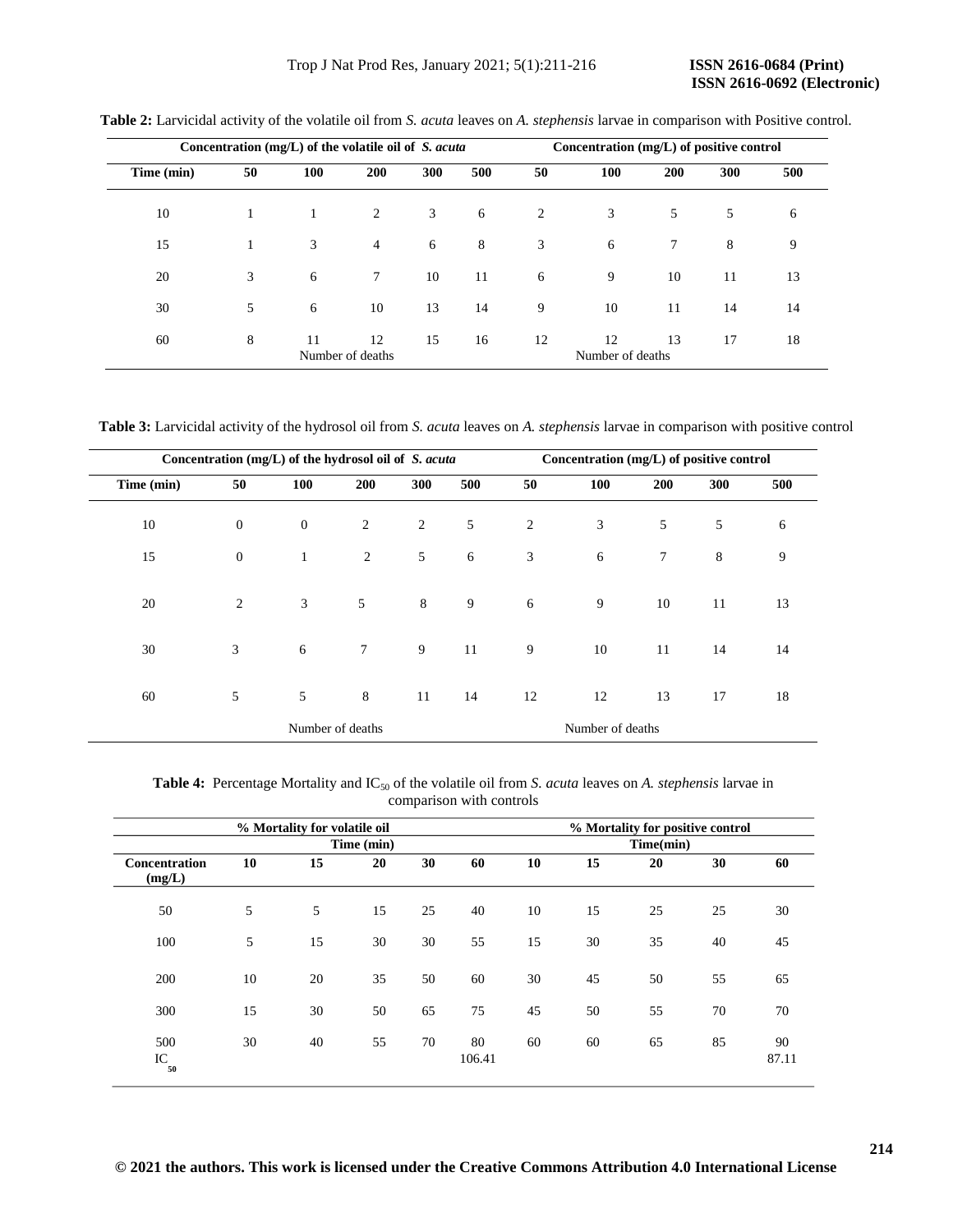|                                | % Mortality for hydrosol oil |                  |            |    |              |           |    |    | % Mortality for positive control |             |  |  |  |  |  |
|--------------------------------|------------------------------|------------------|------------|----|--------------|-----------|----|----|----------------------------------|-------------|--|--|--|--|--|
|                                |                              |                  | Time (min) |    |              | Time(min) |    |    |                                  |             |  |  |  |  |  |
| <b>Concentration</b><br>(mg/L) | 10                           | 15               | 20         | 30 | 60           | 10        | 15 | 20 | 30                               | 60          |  |  |  |  |  |
| 50                             | $\boldsymbol{0}$             | $\boldsymbol{0}$ | 10         | 15 | 25           | 10        | 15 | 25 | 25                               | 30          |  |  |  |  |  |
| 100                            | $\mathbf{0}$                 | 5                | 15         | 30 | 35           | 15        | 30 | 35 | 40                               | 45          |  |  |  |  |  |
| 200                            | 10                           | 10               | 25         | 35 | 40           | 30        | 45 | 50 | 55                               | 65          |  |  |  |  |  |
| 300                            | 10                           | 25               | 40         | 45 | 55           | 45        | 50 | 55 | 70                               | 70          |  |  |  |  |  |
| 500<br>IC<br>50                | 25                           | 30               | 45         | 55 | 70<br>101.22 | 60        | 60 | 65 | 85                               | 90<br>87.11 |  |  |  |  |  |

**Table 5:** Percentage Mortality and IC<sup>50</sup> of Hydrosol oil from *S. acuta* leaves on *A. stephensis* larvae in comparison with controls

Tritetracontane appeared in a significant amount (7.69 %) as one of the major constituents of *Coleus aromaticus* essential oil and it showed significant larvicidal activity against *Anopheles stephensi*, *Culex quinquefasciatus* and *Aedes aegypti.* <sup>21</sup> The larvicidal activity of the essential oil of *Coccinia grandis* against mosquito vectors was attributed to the major components: tetracosane and eicosene or synergistic action of the major and minor components present in the oil.<sup>22</sup> Thymol is a natural substance increasingly used as an alternative to pesticides. It provided complete repellency toward *Anopheles stephens*i. Also, egglaying ability by female adults of *Anopheles stephensi* was much significantly reduced when exposed to vapours of thymol,<sup>23</sup> hence this supports the use of thymol containing insecticides as a safer means of insect vector control. Neophytadiene was identified as one of the major constituents in the essential oil of *Acalypha segetalis.*<sup>24</sup>

## **Conclusion**

There have been traditional claims that the essential oil of the leaves of *Sida acuta* could be used as a mosquito repellent. Therefore, there was a need to scientifically justify this claim. The essential oil of *Sida acuta*  may indeed be a very useful breakthrough in the demand for alternative safer mosquito control agents; this can be attributed to the various volatile constituents detected in the plant and larvicidal potential shown by the oil. The results justify the use of this in the traditional control of insect vectors. This implies that the essential oil and hydrosol of *Sida acuta* could be exploited in the development of plant sources as mosquito repellants which are considered to be non-toxic, biodegradable and environmental friendly. The larvicidal properties could be attributed to the presence of compounds such as; thymol, eicosene, heneicosene and tetracosane Thus, the volatile oil of *Sida acuta* is presented as an excellent potential source of novel insecticides.

## **Acknowledgments**

Profound appreciation to The World Academy of Sciences (TWAS) for the award of the Scholarship that enabled this research to be conducted at Comsats University of Information Technology, Abbottabad, Pakistan. I thank the Institute for been a worthy host.

#### **Conflict of Interest**

We declare no potential conflicts of interest with respect to the research, authorship and publication of this article.

#### **Authors' Declaration**

The authors hereby declare that the work presented in this article is original and that any liability for claims relating to the content of this article will be borne by them.

#### **References**

- 1. Mann A, Gbate M, Umar AN. *Sida acuta* subspecie *acuta*, Medicinal and economic plant of Nupeland, Nigeria. Jube Evans Boooks and Publication; 2003. 241p.
- 2. Karou SD, Nadembega W, Ilboudo DP, Ouerm D., Gbeassor M, De Souza C, Simpore J. *Sida acuta* Burm. F. A medicinal plant with numerous potencies. Afri J Biotechnol. 2007; 6(25):2953-2959.
- 3. Karou D, Savadogo A, Canini A, Yameogo S, Montesano C, Simpore J, Colizzi V, Traore AS. Antibacterial activity of alkaloids from *Sida acuta*. Afri. J. Biotechnol. 2006; 5(2):195- 200.
- 4. Abat JK, Kumar S, Mohanty A. Ethnomedicinal, phytochemical and ethnopharmacological aspects of four medicinal plants of *Malvaceae* used in Indian traditional medicines: a review. Med. 2017; 4(4):75.
- 5. Ezeabara CA and Egenti MO. Phytochemical and antimicrobial investigations on various parts of *Sida acuta*  Burm. f. J. Ayurvedic Herb. Med. 2018; 4(2):71-75.
- 6. Tcheghebe OT, Seukep AJ, Tatong FN. Ethnomedicinal uses, phytochemical and pharmacological profiles, and toxicity of *Sida acuta* Burm. f.: A review article. The Pharma Innovation. 2017; 6(6, Part A):1.
- 7. Adesina DA, Adefolalu SF, Jigam AA, Lawal B. Antiplasmodial effect and sub-acute toxicity of alkaloid, flavonoid and phenolic extracts of *Sida acuta* leaf on Plasmodium berghei-infected animals. J Taibah Univ Sci. 2020; 14(1):943-953.
- 8. Zakariyya Y, Adefolalu F, Abubakar A. Antiplasmodial Effects of Crude Ethanol and Alkaloidal Extracts of *Sida acuta* Leaf in Mice. J Sci Technol Math Edu 2019; 15(1):268- 281
- 9. Njoku IS, Asekun OT, Familoni OB, Abiodun E. The Effect of Post-Harvest Drying Methods on the Chemical Composition and yield of the Essential Oils of *Secamone afzelii* (Asclepiadaceae) grown in Badagry, Lagos State, Nigeria. J Chem Soc. Nigeria.2019; 44(1): 088-095.